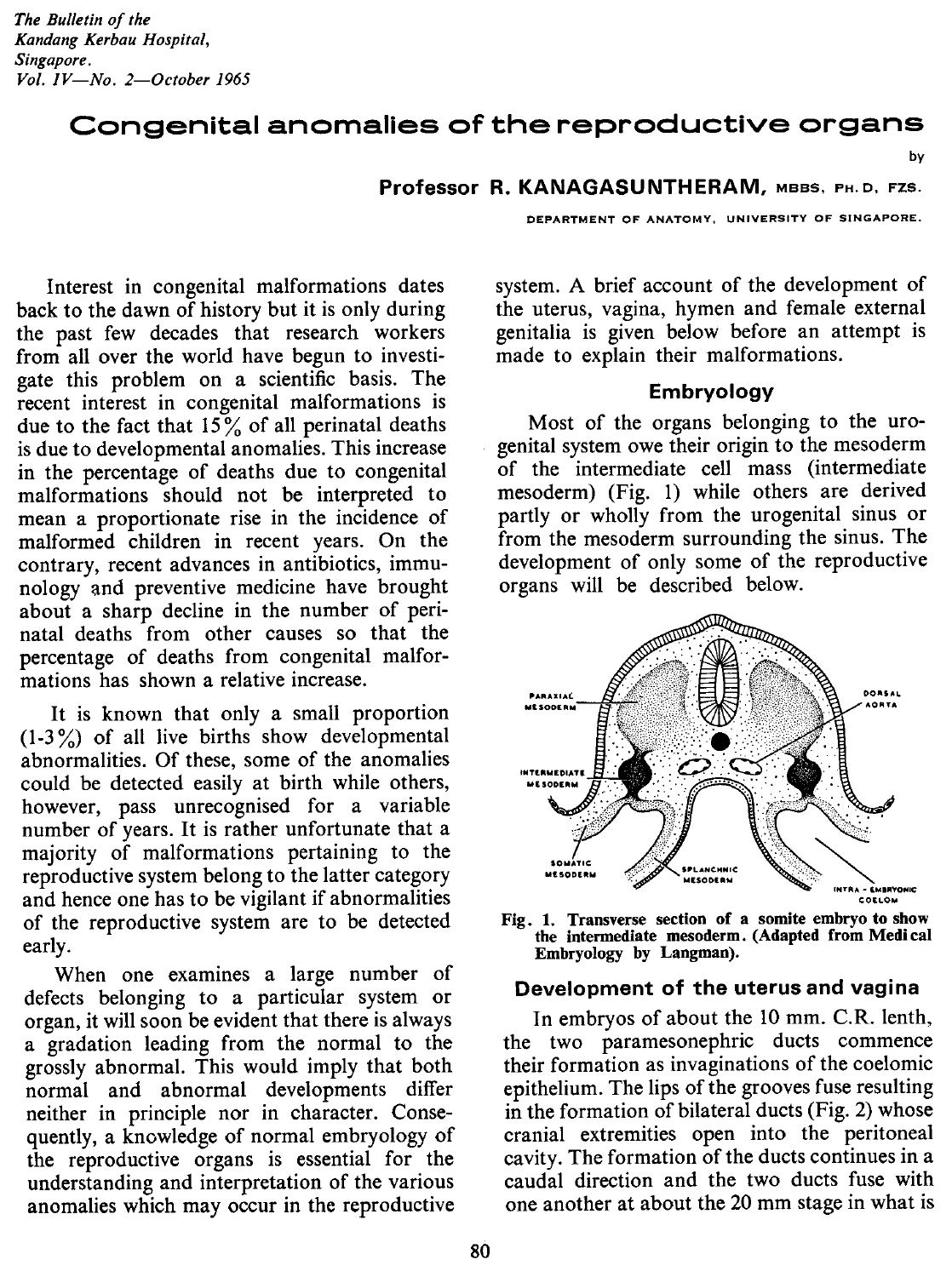known as the urogenital septum. At this stage, three different portions of the paramesonephric ducts could be observed: (1) cranial vertical segment (2) intermediate horizontal segment and (3)caudal vertical segment (Fig. 3). Of these, the cranial vertical and the intermediate horizontal segments are known to give rise to the fallopian tubes while the caudal vertical segment gives rise to the utero-vaginal canal. At about the 40 mm stage, the body of the uterus could be distinguished from that portion which is destined to give rise to the cervix. The lower end of the vertical segment of the utero-vaginal



Fig. 2. Transverse section of embryo to show differentiation of the paramesonephric duct and ovary, (Adapted from Human Embryology by Hamilton, Boyd & Mossman).

canal forms the solid Mullerian tubercle (Fig. 4A). In embryos of about 60 mm stage two bilateral swellings known as the sinovaginal bulbs make their appearance at the posterior portion of the lower part of the urogenital sinus (Fig. 4B). The sinovaginal bulbs enlarge and fuse with one another across the midline and cranially with the solid Mullerian tubercle. With further growth of the sinovaginal bulbs, the original utero-vaginal canal is carried in a cranial direction.







Fig. 4. Stages in the development of the vagina. (Modified from various sources).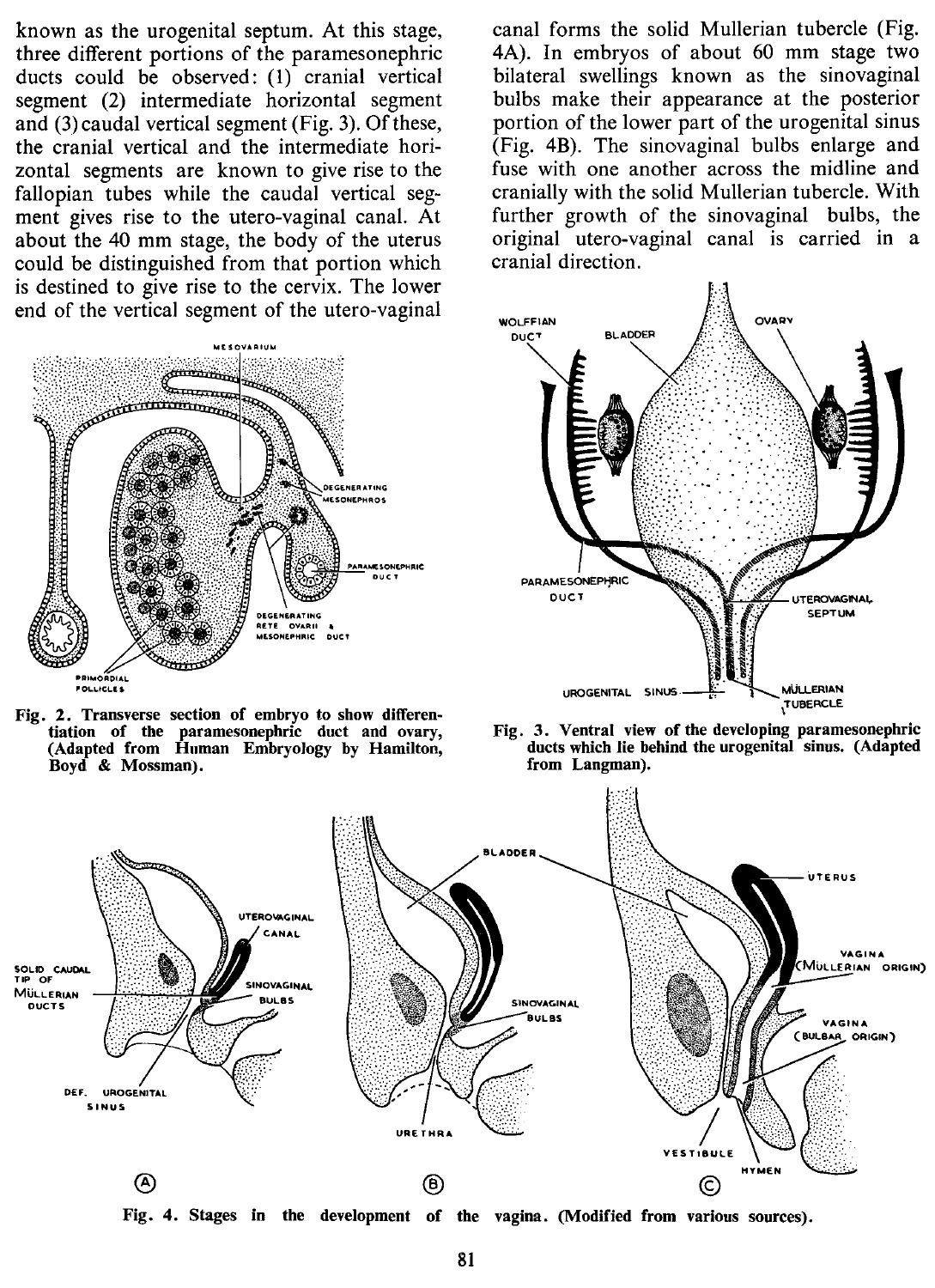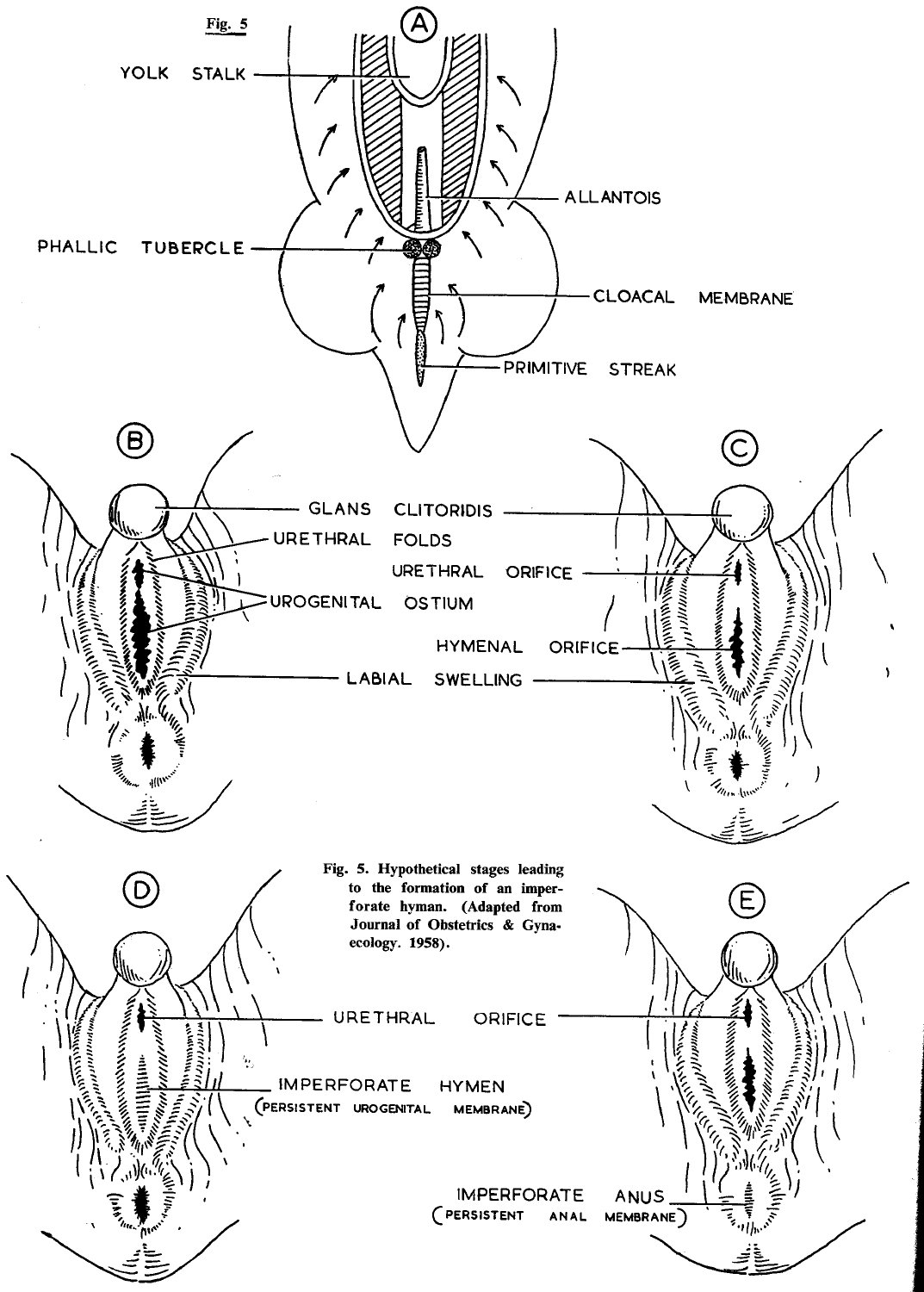While the development of the uterus from the fused Mullerian ducts is generally accepted, there is still considerable controversy on the development of the human vagina. Thus Bloomfield & Frazer (1927) and Hunter (1930) believe that the whole length of the vagina is formed from the fused Mullerian ducts whereas Mijsberg (1924) thinks that the vagina is formed in part from the mesonephric ducts. However, Hart (1911) is of the opinion that the epithelium of the mesonephric ducts contributes to the formation of the entire vagina. A third group of investigators, on the other hand, have denied the possibility of any contribution from the mesonephric ducts in the development of the vagina. For example, Koff (1933) describes the upper four-fifths of the vagina as arising from the Mullerian tubercle and the lower one-fifth from the fused sinovaginal bulbs whereas Meyer (1934-1938) says that the proliferation of cells from the dorsal wall of the urogenital sinus (sinovaginal bulbs of Koff) gives rise to the epithelial lining of the entire vagina. This view is supported by the recent investigations of Bulmer (1957) on the development of the human vagina.

It is also remarkable that during the early foetal stages, the entire length of the vagina is occluded by a solid epithelial plate. Subsequently the epithelium proliferates but this is usually preceded by proliferation of the mesoderm surrounding the epithelial vaginal plate. The proliferation of the epithelial plate is followed by degenerative changes which commence at the cranial and caudal ends of the plate so that by about 150 mm stage the cervix becomes distinguishable from the vagina. The process of canalisation of the vaginal plate becomes complete in foetuses of 200 mm (Fig. 4C).

## **Development of the hymen**

There are also diverse views on the formation of the hymen. Pozzi (1884) postulated that the hymen and vagina must be developed from two different sources since cases have been reported in which a well-marked hymen was present in the absence of a vagina. Bloomfield  $&$  Frazer (1927) and Hunter (1930) believed that the hymen was the result of a "true inversion" of the posterior wall of the urogenital sinus produced by the bulbar lower end of the vaginal

epithelial plate. According to Koff (1933), the hymen is the partition between the dilated and canalized sinovaginal bulbs and urogenital sinus. Meyer (1938) found that the opening of the vagina occurred quite independent of the hymen, which might or might not be formed when the vagina opened into the posterior diverticulum of the urogenital sinus. He was of the opinion that the lateral portions of the hymen were formed by the infoldings of the lateral walls of the urogenital sinus, while the posterior part of the hymen was formed as a result of pressure by the plunger-like process of the vaginal cord on the dorsal diverticulum of the sinus.

## **Development of the female external genitalia**

It is clear from Fig. 5 that the labial folds which surround the urogenital ostium give rise to the labia majora while the urethral folds which remain unfused in the female, form the labia minora. The clitoris is developed from bilateral swellings which first make their appearance in the infraumbilical region of the embryo. These swellings subsequently fuse to form the genital (phallic) tubercle which constitutes the primordium of the clitoris.

## **Explanation of Anomalies**

The various anomalies of the reproductive organs, the development of which has already been outlined earlier, can be grouped under the following categories:

Uterine anomalies such as uterus bicornis, uterus unicornis, uterus didelphys with double vagina, etc.

Atresia of cervix and vagina.

Vaginal septa and imperforate hymen.

Recto-vaginal fistula.

Entry of ureter into vagina.

## **Uterine anomalies**

Most of the uterine anomalies are explicable on the basis of an arrest of development. Lack of fusion in a localised area or along the whole length of the Mullerian ducts can account for anomalies such as uterus bicornis, while a failure of fusion of the bilateral sino-vaginal bulbs can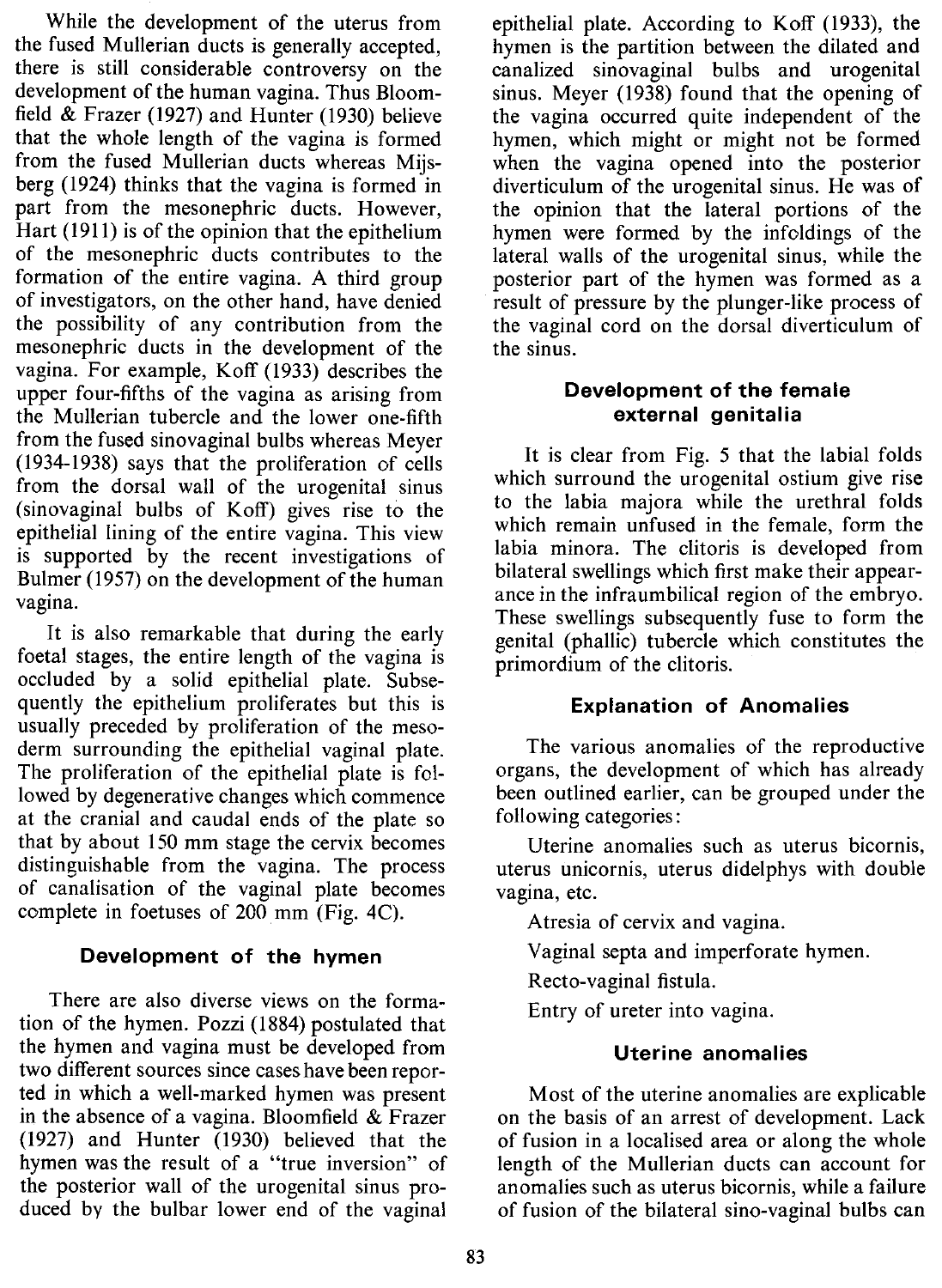give rise to double vagina. If the latter condition is accompanied by a failure of fusion of the Mullerian ducts it would then result in uterus didelphys with double vagina.

## **Atresia of cervix and vagina**

In the absence of any direct observations on the critical stages of embryos with these malformations there are two possible ways of explaining these anomalies. One is to attribute the anomaly to an arrest of development of a particular segment of cervix or vagina at an early stage and the other is to postulate a localised mesodermal hypertrophy which could prevent the normal development of the affected segment.

## **Vaginal septa and imperforate hymen**

The aetiology of transverse vaginal septa is easily explicable on the hypothesis of a failure of fusion of the two parts of the vagina developed from the Mullerian ducts and the sinovaginal bulbs respectively although it is by no means certain that the vagina is normally developed from these two parts. However, this view is inadequate to explain the occurrence of other varieties of septa described by Monie and Sigardson (1950). Moreover, acceptance of the theory of nonfusion would also imply that the two portions of the vagina arising from the Mullerian tubercle and the urogenital sinus respectively, vary in different cases of cryptomenorrhoea since the obstructing membrane which forms the boundary between the two portions is found at varying distances from the vaginal introitus.

Secondly, if the persistence of the epithelial vaginal plate is regarded as the causative factor in the formation of the various types of septa within the vagina, then it must be admitted that epithelial cells of the vaginal plate are capable of transforming themselves into connective tissue and muscle which were found in the obstructing membrane in some cases (Kanagasuntheram and Dissanayake, 1958). It is therefore, thought that some other factor, such as an abnormal proliferation of the mesoderm surrounding the vaginal plate might be responsible for the formation of vaginal septa whether these be horizontal, saggittal or oblique. It is, of course, well known that mesodermal tissue can become converted into muscular and

connective tissue elements which are present within the septa.

The formation of an imperforate hymen is regarded here as an entirely distinct anomaly from vaginal septa just described. The normal embryology of the hymen is unfortunately insufficient to reconcile with the observations that a normal hymen may be present in the complete absence of a vagina, and that the hymen may be imperforate, cribriform, absent or may even extend around the urethral orifice. Consequently, a hypothetical explanation has been advanced by Kanagasuntheram and Dissanayake (1958) who consider that the imperforate hymen is explicable on the same basis as an imperforate anus (Fig. 5). They believe that the abnormal hyperactivity of the primitive streak is responsible for the invasion of mesodermal cells into the urogenital or anal membrane which consequently does not undergo dissolution as it normally does when it is not reinforced by mesoderm.

#### **Recto-vaginal fistula**

This anomaly seems to be a recapitulation of the normal condition found in lower vertebrates in which a cloaca persists. A cloaca is also present during early stages of the human embryo till a mesodermal urorectal septum grows down to separate the hind gut from the urogenital sinus (Fig. 6). If the urorectal septum fails to wall off the rectum from the urogenital sinus, the former will open into that part of the urogenital sinus which subsequently gives rise to the vagina (Fig. 7) However, the postition of



Fig. 6. Sagittal section of an embryo showing the cloacal membrane and the urorectal septum. Note the ureter arising from mesonephric duct. (Modified from various sources).